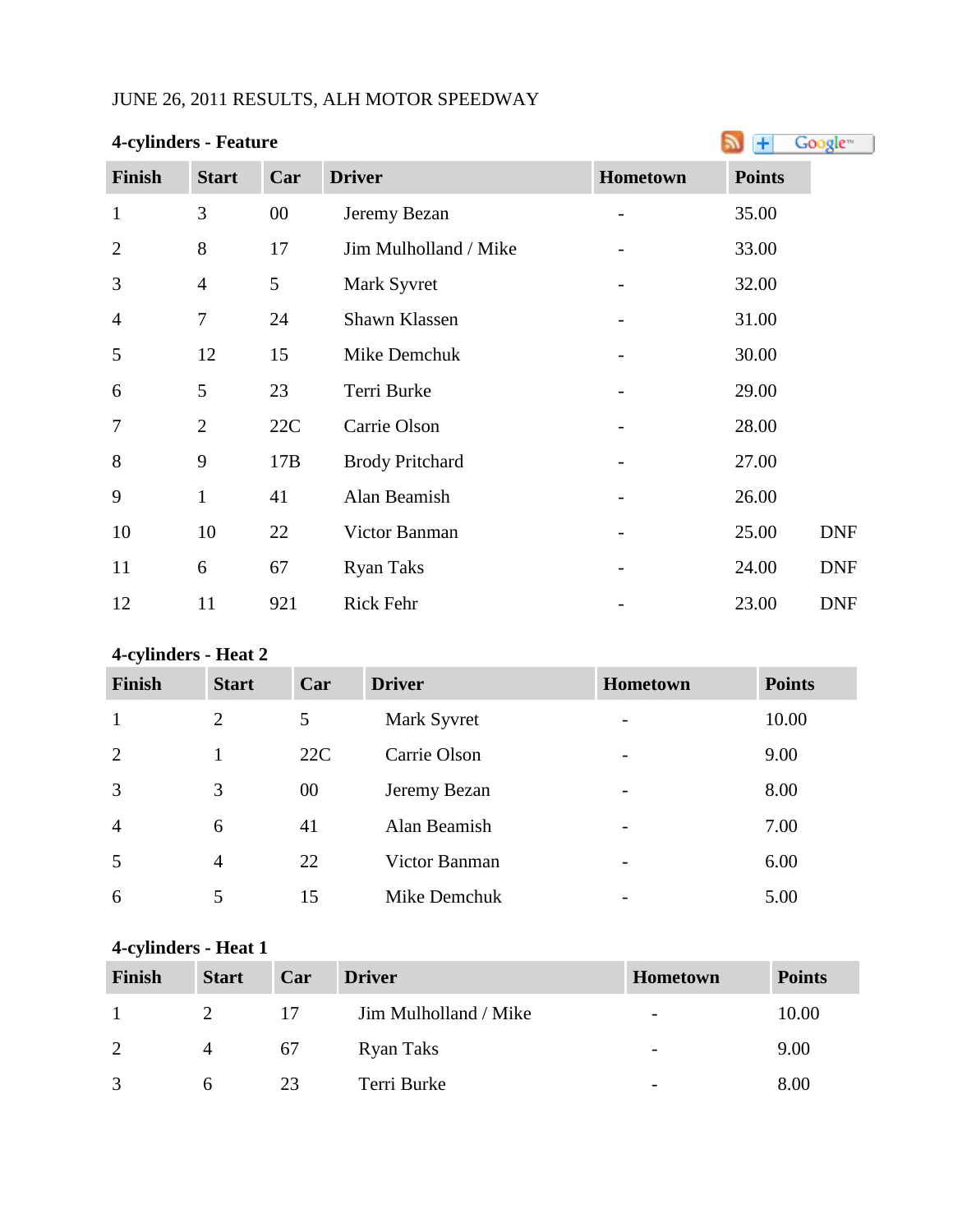| $\overline{A}$ | 24  | Shawn Klassen          | $\overline{\phantom{a}}$ | 7.00 |
|----------------|-----|------------------------|--------------------------|------|
| $\sim$         | 17B | <b>Brody Pritchard</b> | $\overline{\phantom{a}}$ | 6.00 |
| 6              | 921 | Rick Fehr              | $\overline{\phantom{0}}$ | 5.00 |

| <b>Modifieds - Feature</b> |  |  |
|----------------------------|--|--|
|                            |  |  |

| <b>Finish</b>  | <b>Start</b>   | Car          | <b>Driver</b>       | Hometown | <b>Points</b> |            |
|----------------|----------------|--------------|---------------------|----------|---------------|------------|
| $\mathbf{1}$   | 5              | 20X          | Darian Boyce        |          | 35.00         |            |
| $\overline{2}$ | $\overline{4}$ | 1R           | <b>Rick Delaine</b> |          | 33.00         |            |
| 3              | 6              | 7            | Danny Staff         |          | 32.00         |            |
| $\overline{4}$ | $\overline{2}$ | 1J           | Jeff Pritchard      |          | 31.00         |            |
| 5              | $\mathbf{1}$   | 96           | Al Taks             |          | 30.00         | <b>DNF</b> |
| 6              | 3              | 27           | <b>Bryan Dorge</b>  |          | 29.00         | <b>DNF</b> |
| $\overline{7}$ | 7              | 40           | <b>Henry Peters</b> | -        | 0.00          | <b>DNS</b> |
| 8              | 8              | 29K          | Ryan Kereluk        |          | 0.00          | <b>DNS</b> |
| 9              | 9              | 10W          | Ward Imrie          |          | 0.00          | <b>DNS</b> |
| 10             | 10             | $\mathbf{1}$ | Les Pritchard       |          | 0.00          | <b>DNS</b> |

### **Modifieds - Heat 2**

| <b>Finish</b>  | <b>Start</b>   | Car | <b>Driver</b> | <b>Hometown</b>          | <b>Points</b> |            |
|----------------|----------------|-----|---------------|--------------------------|---------------|------------|
|                |                | 20X | Darian Boyce  | -                        | 10.00         |            |
| $\overline{2}$ | $\overline{4}$ |     | Danny Staff   | $\overline{\phantom{a}}$ | 9.00          | <b>DNF</b> |
| 3              | $\overline{2}$ | 29K | Ryan Kereluk  | -                        | 0.00          | <b>DNS</b> |
| $\overline{4}$ | 3              | 10W | Ward Imrie    | -                        | 0.00          | <b>DNS</b> |
| 5              | 5              |     | Les Pritchard | $\overline{\phantom{a}}$ | 0.00          | <b>DNS</b> |

## **Modifieds - Heat 1**

| <b>Finish</b>  | <b>Start</b> | Car | <b>Driver</b>       | <b>Hometown</b>          | <b>Points</b> |
|----------------|--------------|-----|---------------------|--------------------------|---------------|
|                |              | 1R  | <b>Rick Delaine</b> | $\overline{\phantom{a}}$ | 10.00         |
| 2              |              | 27  | Bryan Dorge         | $\overline{\phantom{0}}$ | 9.00          |
| 3              | 4            | 1J  | Jeff Pritchard      | $\overline{\phantom{0}}$ | 8.00          |
| $\overline{4}$ |              | 96  | Al Taks             | $\overline{\phantom{0}}$ | 7.00          |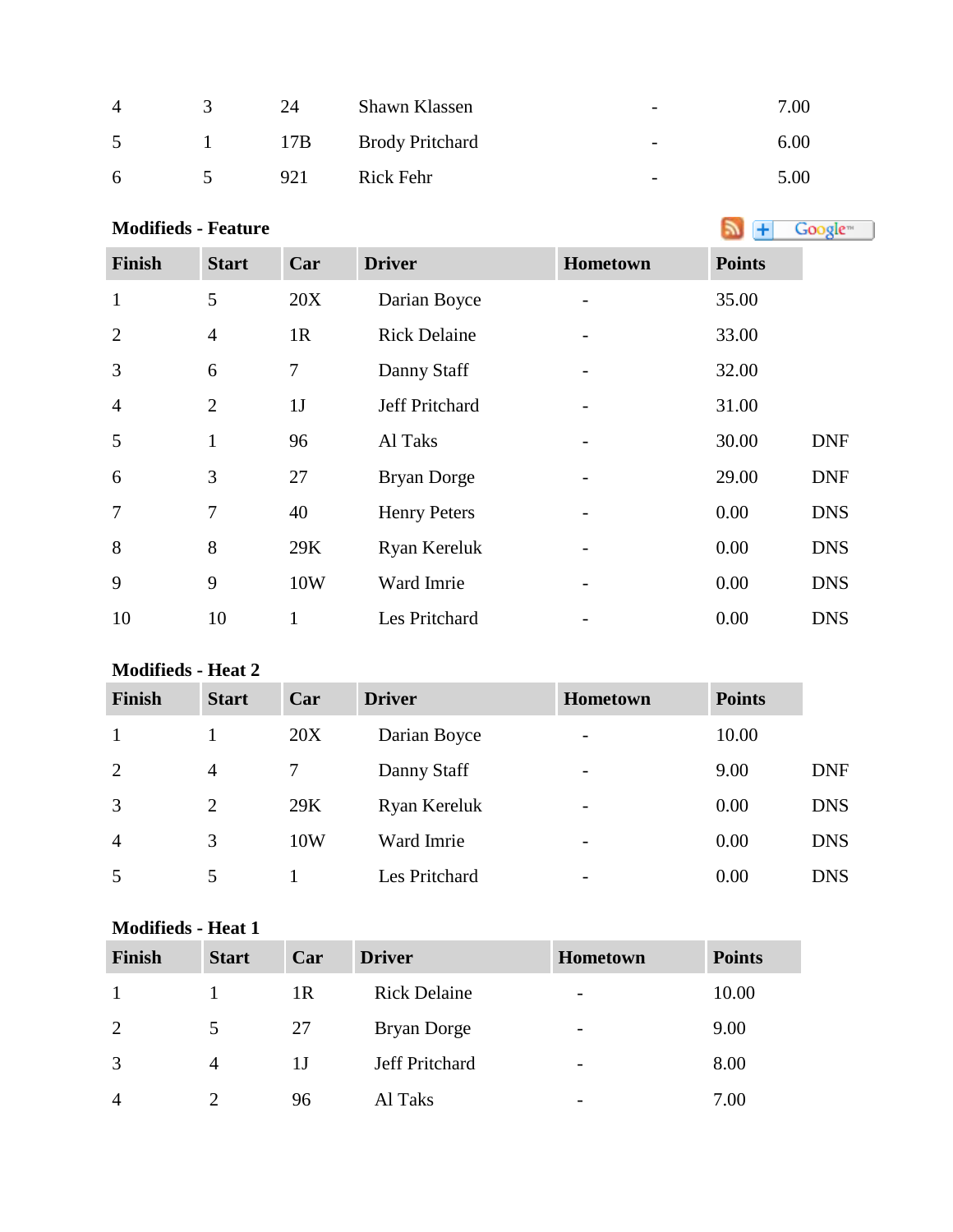| - |  | 40 | <b>Henry Peters</b><br>. |  | 6.00 | DNF |
|---|--|----|--------------------------|--|------|-----|
|---|--|----|--------------------------|--|------|-----|

# **PureStocks - Feature Algebra 2019 Constant 1 Constant 1 Constant 1 Constant 1 Constant 1 Constant 1 Constant 1 Constant 1 Constant 1 Constant 1 Constant 1 Constant 1 Constant 1 Constant 1**

| <b>Finish</b>  | <b>Start</b> | Car             | <b>Driver</b>                 | <b>Hometown</b> | <b>Points</b> |
|----------------|--------------|-----------------|-------------------------------|-----------------|---------------|
| 1              | 4            | 20 <sub>R</sub> | Aaron Restad                  |                 | 35.00         |
| 2              | 1            | 86              | Rob Wiens                     |                 | 33.00         |
| 3              | 5            | 1 <sub>R</sub>  | Kevin Delaine                 |                 | 32.00         |
| $\overline{4}$ | 3            | 26              | Andrew Thomas /brandyn Thomas | -               | 31.00         |
| -5             | 2            | 42              | Rob Penner                    |                 | 30.00         |

#### **Pure Stocks - Heat**

| <b>Finish</b>  | <b>Start</b>   | Car             | <b>Driver</b>                 | <b>Hometown</b>          | <b>Points</b> |
|----------------|----------------|-----------------|-------------------------------|--------------------------|---------------|
|                | 5              | 1R              | <b>Kevin Delaine</b>          |                          | 10.00         |
| 2              | $\overline{4}$ | 20 <sub>R</sub> | <b>Aaron Restad</b>           | $\overline{\phantom{0}}$ | 9.00          |
| 3              | 2              | 42              | Rob Penner                    |                          | 8.00          |
| $\overline{A}$ |                | 86              | Rob Wiens                     | -                        | 7.00          |
|                | 3              | 26              | Andrew Thomas /brandyn Thomas |                          | 6.00          |

## **StreetStock - Feature Street Stock - Feature**

| Finish         | <b>Start</b>   | Car     | <b>Driver</b>         | <b>Hometown</b> | <b>Points</b> |
|----------------|----------------|---------|-----------------------|-----------------|---------------|
| $\mathbf{1}$   | 1              | $11$ JR | Shane Holden          |                 | 35.00         |
| $\overline{2}$ | $\overline{4}$ | 55M     | <b>Andy Martens</b>   |                 | 33.00         |
| 3              | 2              | 24      | James Wall            |                 | 32.00         |
| $\overline{4}$ | 3              | 39      | <b>Shawn Teunis</b>   |                 | 31.00         |
| 5              | 5              | 11      | Shawn Holden          |                 | 30.00         |
| 6              | 6              | 51      | <b>Mark Teunis</b>    |                 | 29.00         |
| 7              | $\overline{7}$ | 88      | Cody Wall             |                 | 28.00         |
| 8              | 8              | 80      | <b>Jesse Pederson</b> |                 | 0.00          |

|  | Finish | <b>Start</b> | <b>Car</b> | <b>Driver</b> | Hometown | <b>Points</b> |  |
|--|--------|--------------|------------|---------------|----------|---------------|--|
|--|--------|--------------|------------|---------------|----------|---------------|--|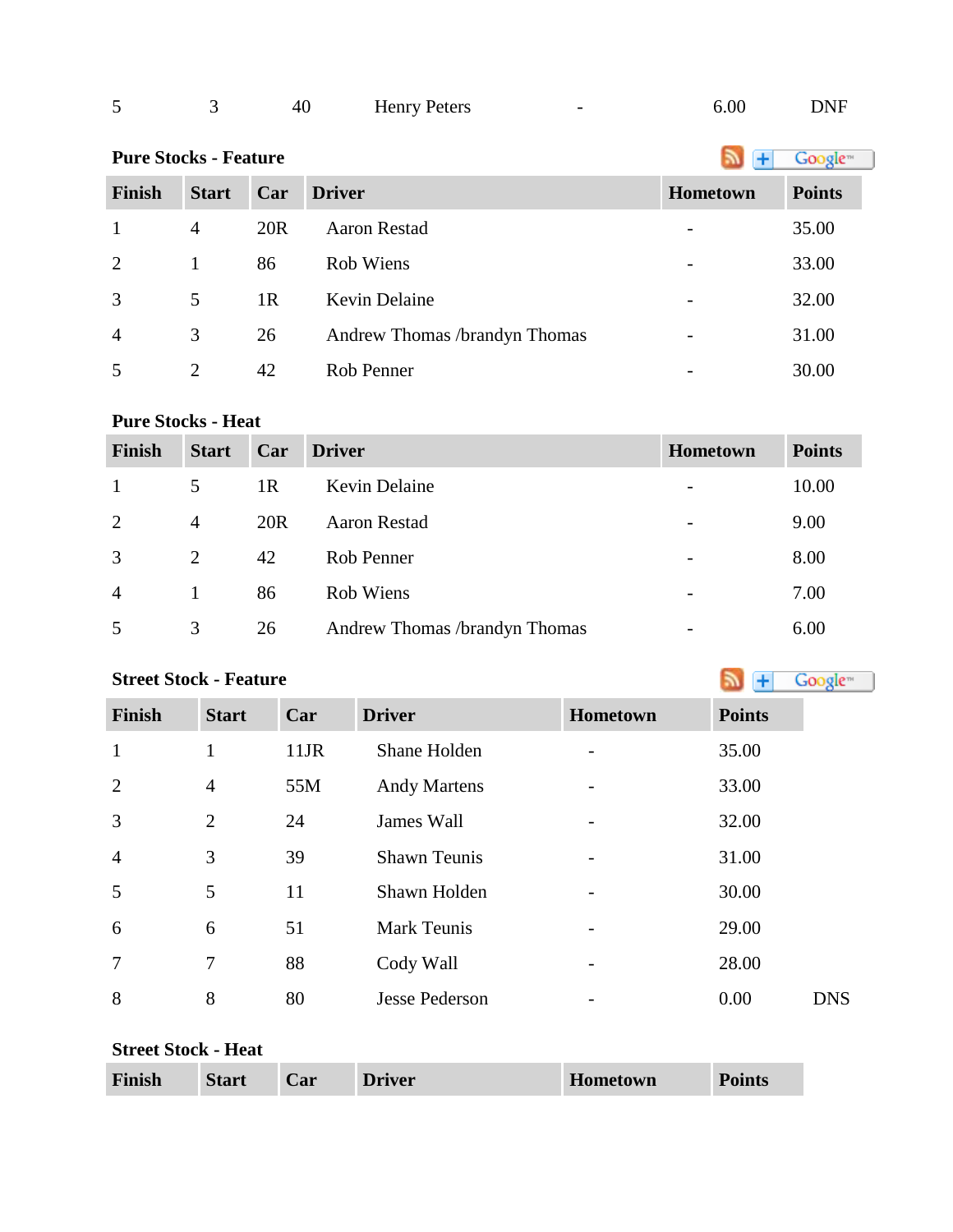| 1              | 6              | 11JR | Shane Holden          | 10.00 |            |
|----------------|----------------|------|-----------------------|-------|------------|
| $\overline{2}$ | $\overline{2}$ | 24   | James Wall            | 9.00  |            |
| 3              | $\overline{4}$ | 39   | <b>Shawn Teunis</b>   | 8.00  |            |
| $\overline{4}$ | 7              | 55M  | <b>Andy Martens</b>   | 7.00  |            |
| 5              | 5              | 11   | Shawn Holden          | 6.00  |            |
| 6              | 3              | 51   | <b>Mark Teunis</b>    | 5.00  |            |
| $\overline{7}$ |                | 88   | Cody Wall             | 4.00  |            |
| 8              | 8              | 80   | <b>Jesse Pederson</b> | 0.00  | <b>DNS</b> |

# **SuperStocks - Feature Super Stocks** - **Feature**

Google<sup>\*</sup>

| <b>Finish</b>  | <b>Start</b> | Car | <b>Driver</b>           | <b>Hometown</b>          | <b>Points</b> |
|----------------|--------------|-----|-------------------------|--------------------------|---------------|
| 1              | 2            | 6   | James Merke             | $\overline{\phantom{a}}$ | 35.00         |
| 2              | 4            | 2T  | Derek Pollock           | $\overline{\phantom{a}}$ | 33.00         |
| 3              |              | 50  | Allen Sedo              | $\overline{\phantom{a}}$ | 32.00         |
| $\overline{4}$ | 6            | 5   | Rod Fidler              | $\overline{\phantom{a}}$ | 31.00         |
| 5              | 3            | 28  | <b>Channing Sproule</b> | $\overline{\phantom{0}}$ | 30.00         |
| 6              | 5            | 55  | Mike Martin             | $\overline{\phantom{a}}$ | 29.00         |

## **Super Stocks - Heat**

| <b>Finish</b>  | <b>Start</b>   | Car | <b>Driver</b>           | <b>Hometown</b>          | <b>Points</b> |            |
|----------------|----------------|-----|-------------------------|--------------------------|---------------|------------|
| $\mathbf{1}$   | 2              | 2T  | Derek Pollock           |                          | 10.00         |            |
| $\overline{2}$ |                | 6   | James Merke             | $\overline{\phantom{a}}$ | 9.00          |            |
| 3              | 5              | 55  | Mike Martin             |                          | 8.00          |            |
| $\overline{4}$ | 6              | 50  | Allen Sedo              | $\overline{\phantom{0}}$ | 7.00          |            |
| 5              | $\overline{4}$ | 28  | <b>Channing Sproule</b> | $\overline{\phantom{0}}$ | 6.00          |            |
| 6              | 3              | 5   | Rod Fidler              | -                        | 5.00          | <b>DNF</b> |

| <b>Super Trucks - Feature</b> | Google <sup>m</sup> |     |               |                          |               |
|-------------------------------|---------------------|-----|---------------|--------------------------|---------------|
| Finish                        | <b>Start</b>        | Car | <b>Driver</b> | <b>Hometown</b>          | <b>Points</b> |
|                               |                     |     | Tayvia Dorge  | $\overline{\phantom{0}}$ | 35.00         |